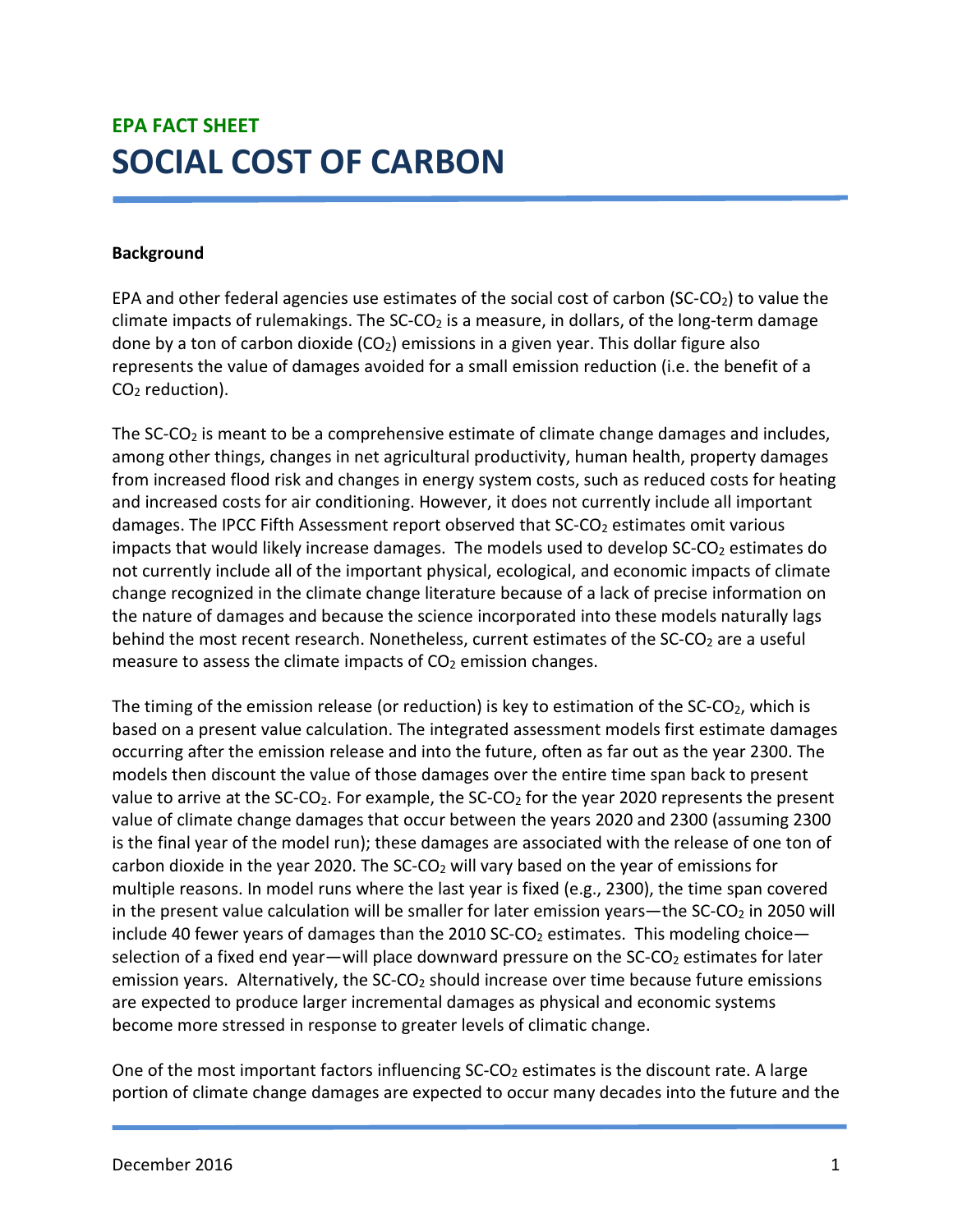present value of those damages (the value at present of damages that occur in the future) is highly dependent on the discount rate. To understand the effect that the discount rate has on present value calculations, consider the following example. Let's say that you have been promised that in 50 years you will receive \$1 billion. In "present value" terms, that sum of money is worth \$291 million today with a 2.5 percent discount rate. In other words, if you invested \$291 million today at 2.5 percent and let it compound, it would be worth \$1 billion in 50 years. A higher discount rate of 3 percent would decrease the value today to \$228 million, and the value would be even lower—\$87 million-- with a 5 percent rate. This effect is even more pronounced when looking at the present value of damages further out in time. The value of \$1 billion in 100 years is \$85 million, \$52 million, and \$8 million, for discount rates of 2.5 percent, 3 percent, and 5 percent, respectively. Similarly, the selection of a 2.5 percent discount rate would result in higher SC-CO<sub>2</sub> estimates than would the selection of 3 and 5 percent rates, all else equal.

# Process Used to Develop Estimates of the Social Cost of Carbon for Regulatory Analysis

The SC-CO2 allows the benefits of emission reductions to be compared to the costs of mitigation policies within benefit-cost analysis. The  $SC\text{-}CO<sub>2</sub>$  is used by EPA and other agencies in the executive branch of the U.S. federal government in their analysis of regulatory actions that are subject to Executive Order 12866, which directs agencies "to assess both the costs and benefits of the intended regulation…." Prior to 2009, multiple Federal agencies, including EPA, began developing their own analyses of the  $SC\text{-}CO<sub>2</sub>$  as part of the rulemaking process. In November 2007, an agency was ordered by the courts to consider the  $SC\text{-}CO<sub>2</sub>$  in a rulemaking process. U.S. Ninth Circuit Court of Appeals remanded a fuel economy rule to DOT for failing to monetize  $CO<sub>2</sub>$  emissions, stating that "[w]hile the record shows that there is a range of values, the value of carbon emissions reduction is certainly not zero."

In 2009, an interagency working group was convened by the Council of Economic Advisers and the Office of Management and Budget to determine how best to monetize the net effects (both positive and negative) of  $CO<sub>2</sub>$  emissions and sought to harmonize a range of different SC-CO<sub>2</sub> values across multiple Federal agencies. The purpose of this process was to ensure that agencies were using the best available information and to promote consistency in the way agencies quantify the benefits of reducing  $CO<sub>2</sub>$  emissions, or dis-benefits from increasing emissions, in these regulatory impact analyses. The interagency group was comprised of scientific and economic experts from the White House and federal agencies, including: Council on Environmental Quality, National Economic Council, Office of Energy and Climate Change, and Office of Science and Technology Policy, EPA, and the Departments of Agriculture, Commerce, Energy, Transportation, and Treasury. The interagency group identified a variety of assumptions, which EPA then used to estimate the  $SC\text{-}CO<sub>2</sub>$  using three integrated assessment models, which each combine climate processes, economic growth, and interactions between the two in a single modeling framework.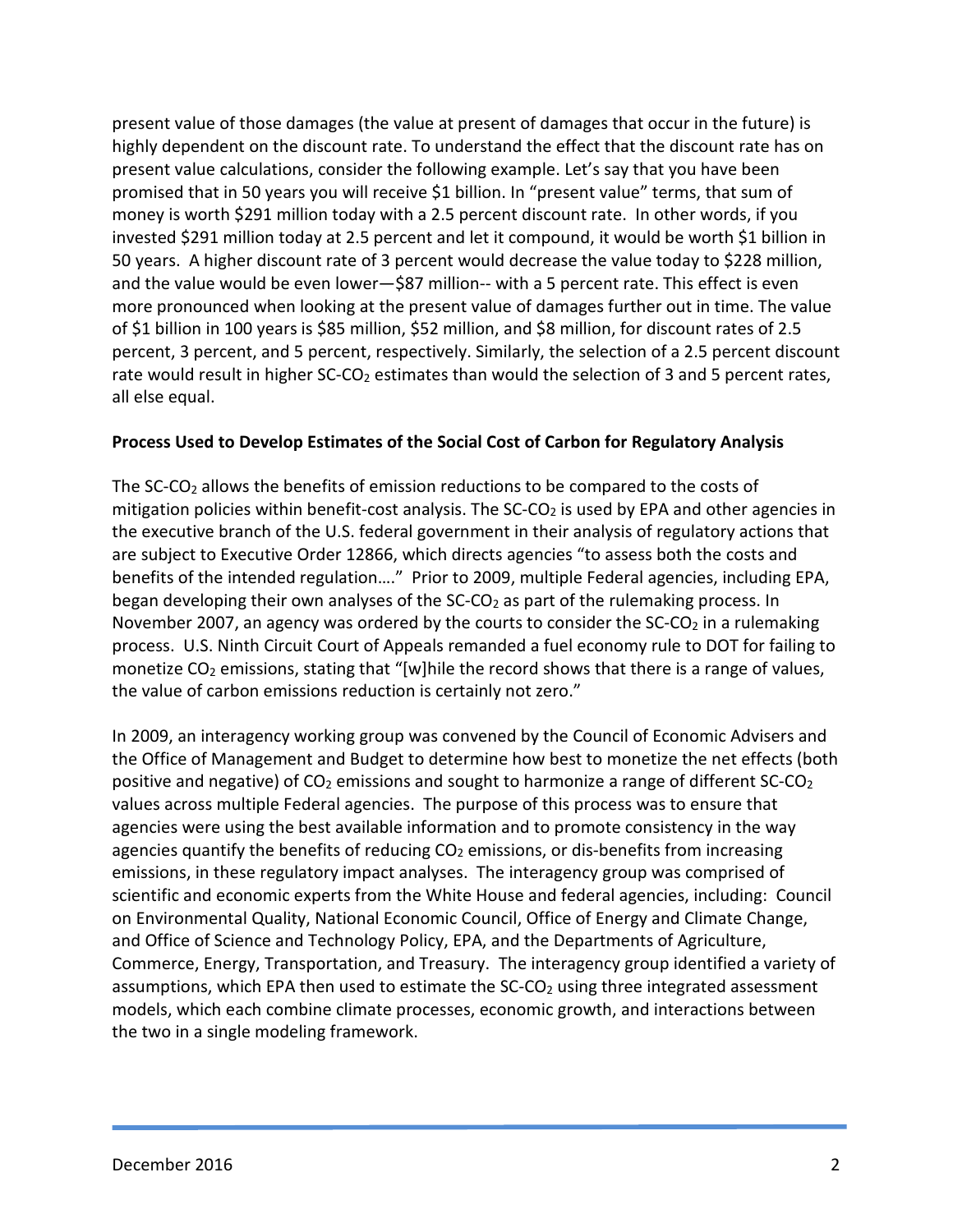# Social Cost of Carbon Values

The 2009-2010 interagency group recommended a set of four  $SC$ - $CO<sub>2</sub>$  estimates for each emissions year for use in regulatory analyses. The first three values are based on the average SC-CO2 from three integrated assessment models, at discount rates of 5, 3, and 2.5 percent. SC-CO2 estimates based on several discount rates are included because the literature shows that the SC-CO<sub>2</sub> is highly sensitive to the discount rate and because no consensus exists on the appropriate rate to use for analyses spanning multiple generations. In addition, as discussed in the 2010 SC-CO<sub>2</sub> Technical Support Document (TSD), there is extensive evidence in the scientific and economic literature on the potential for lower-probability, but higher-impact outcomes from climate change, which would be particularly harmful to society and thus relevant to the public and policymakers. The fourth value is thus included to represent the marginal damages associated with these lower-probability, higher-impact outcomes. Accordingly, this fourth value is selected from further out in the tail of the distribution of SC-CO<sub>2</sub> estimates; specifically, the fourth value corresponds to the 95<sup>th</sup> percentile of the frequency distribution of  $SC-CO<sub>2</sub>$ estimates based on a 3 percent discount rate. See the  $2010$  SC-CO<sub>2</sub> TSD for a complete discussion about the methodology and resulting estimates.

The interagency group updated these estimates, using new versions of each integrated assessment model and published them in May 2013. The 2013 interagency process did not revisit the 2009-2010 interagency modeling decisions (e.g., with regard to the discount rate, reference case socioeconomic and emission scenarios or equilibrium climate sensitivity). Rather, improvements in the way damages are modeled are confined to those that have been incorporated into the latest versions of the models by the developers themselves and as used in the peer-reviewed literature. The current  $SC-CO<sub>2</sub> TSD$  presents and discusses the 2013 update (including minor technical corrections to the estimates published in November 2013 and July  $2015$ ).<sup>1</sup>

The table on the following page summarizes the four  $SC-CO<sub>2</sub>$  estimates in certain years. The four SC-CO<sub>2</sub> estimates are: \$14, \$46, \$68, and \$138 per metric ton of CO<sub>2</sub> emissions in the year 2025 (2007 dollars).

<sup>&</sup>lt;sup>1</sup> All versions of the SC-CO<sub>2</sub> TSD are available at: https://www.whitehouse.gov/omb/oira/social-cost-of-carbon.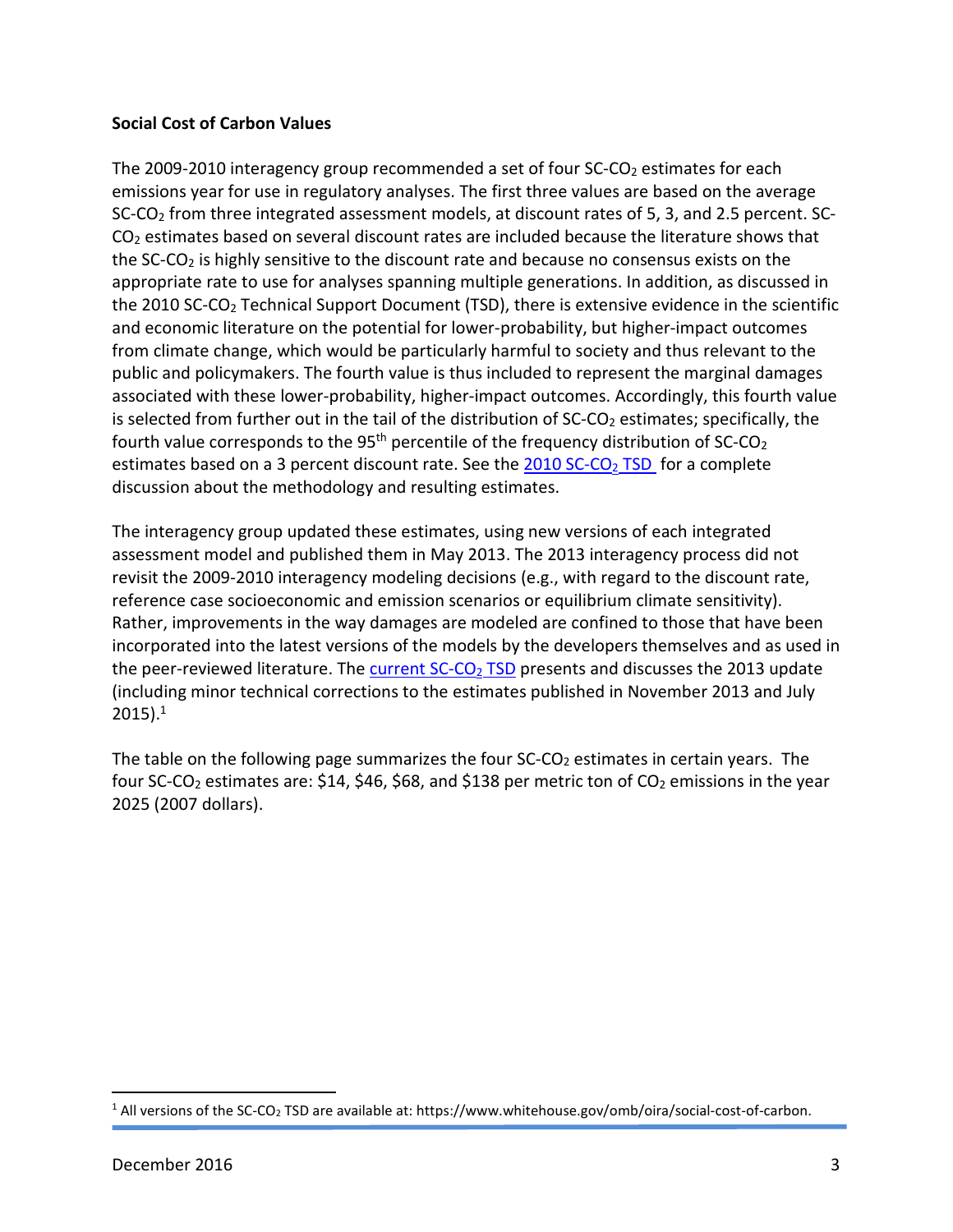# Social Cost of CO<sub>2</sub>, 2015-2050<sup>a</sup> (in 2007 dollars per metric ton CO<sub>2</sub>)

|      | <b>Discount Rate and Statistic</b> |            |              |                                                 |
|------|------------------------------------|------------|--------------|-------------------------------------------------|
| Year | 5% Average                         | 3% Average | 2.5% Average | High Impact<br>(3% 95 <sup>th</sup> percentile) |
| 2015 | \$11                               | \$36       | \$56         | \$105                                           |
| 2020 | \$12                               | \$42       | \$62         | \$123                                           |
| 2025 | \$14                               | \$46       | \$68         | \$138                                           |
| 2030 | \$16                               | \$50       | \$73         | \$152                                           |
| 2035 | \$18                               | \$55       | \$78         | \$168                                           |
| 2040 | \$21                               | \$60       | \$84         | \$183                                           |
| 2045 | \$23                               | \$64       | \$89         | \$197                                           |
| 2050 | \$26                               | \$69       | \$95         | \$212                                           |

Source: Technical Support Document: Technical Update of the Social Cost of Carbon for Regulatory Impact Analysis Under Executive Order 12866 (May 2013, Revised August 2016)

<sup>a</sup> The SC-CO<sub>2</sub> values are dollar-year and emissions-year specific.

#### Examples of Applications to Rulemakings

EPA has used the interagency group recommended estimates of the  $SC\text{-}CO<sub>2</sub>$  to analyze the carbon dioxide impacts of various rulemakings since 2010. Examples of these rulemakings include:

- The Joint EPA/Department of Transportation Rulemaking to establish Light-Duty Vehicle Greenhouse Gas Emission Standards and Corporate Average Fuel Economy Standards (2012-2016)
- Amendments to the National Emission Standards for Hazardous Air Pollutants and New Source Performance Standards (NSPS) for the Portland Cement Manufacturing Industry
- Regulatory Impact Results for the Reconsideration Proposal for National Emission Standards for Hazardous Air Pollutants for Industrial, Commercial, and Institutional Boilers and Process Heaters at Major Sources
- Proposed National Emission Standards for Hazardous Air Pollutants (NESHAP) for Mercury Emissions from Mercury Cell Chlor Alkali Plants
- Standards of Performance for New Stationary Sources and Emission Guidelines for Existing Sources: Commercial and Industrial Solid Waste Incineration Units Standards
- Final Mercury and Air Toxics Standards
- Joint EPA/Department of Transportation Rulemaking to establish Medium- and Heavy Duty Vehicle Greenhouse Gas Emission Standards and Corporate Average Fuel Economy **Standards**